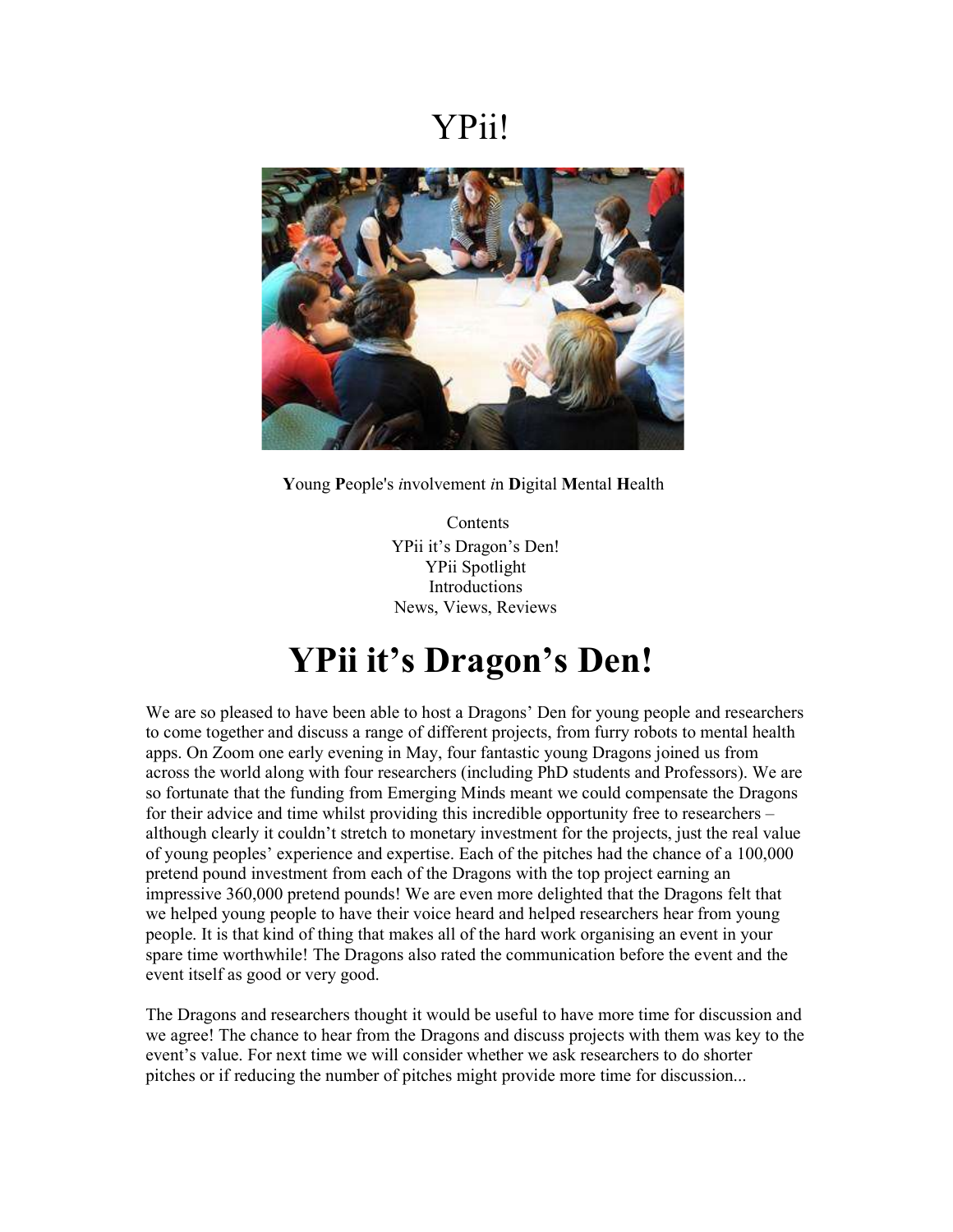All of those who responded said they would be interested in taking part in a similar event again which is great to hear. We are so grateful to the Dragons who shared their thoughts with us, there were also some great suggestions about changes we could make and some lovely feedback about the event from the researchers.

This was our first Dragons' Den, but it won't be our last! It was exciting to bring researchers and young people together to discuss research as a core aim of our network. We are going to bring our learning from this to the rest of the YPii\_DMH coordinating team, put our heads together and work out what we can do next time. Do let us know if you have thoughts or suggestions too.

So, watch this space – there be dragons!

## YPii Spotlight

### This is a place where we can spotlight the work of our members, whether that is research, case studies or guidance.

This week Charlotte Mindel, Research and Evaluation Lead at Kooth Digital, shares some of their learnings from involving young people in their research. Kooth is an online mental wellbeing community that offers free, safe and anonymous support.

At Kooth we're privileged to have both a research team and tens of thousands of users who might want to get involved with our work. Despite this, there are so many challenges when it comes to patient and public involvement (PPI) in research that aren't mitigated simply by having 'access' to young people. As a service, safety and our duty of care must come first, as a research team we recognise the power and importance of the young person's voice in our research.

Last year we found ourselves a unique position when the pandemic hit, as an already-digital company there was little about the service model and infrastructure that required changing to facilitate lockdown restrictions. We've used this position to run a study understanding more about the experiences of vulnerable young people during the Covid-19 pandemic, a group for whom it was hypothesised, and have been shown to be at risk of experiencing detrimental circumstances as a result of lockdown. Given the real-world challenge of doing research during an ongoing pandemic we focused the qualitative study on the mediated insights offered through Kooth practitioners. They brought their experience, training and expertise to the insights that they were able to share with us about the vulnerable young people within their case load on web-based therapeutic platform Kooth.

But this research is about young people, and the care of young people, and therefore, a subject that matters to young people. We needed young people to be involved to guide our thinking so this work could develop in line with what matters to them, and offer a greater depth to our reflexive approach. Before we got started we gained ethical approval for an expert group of young people to co-design and advise on the research throughout the study.

### Collaborating with the experts

Given the aforementioned challenges of running PPI with service users, including their anonymous status on Kooth, we chose to collaborate with an organisation where the diverse representation of young people and citizen research is at their heart - Leaders Unlocked. We shared our group requirements with Leaders Unlocked: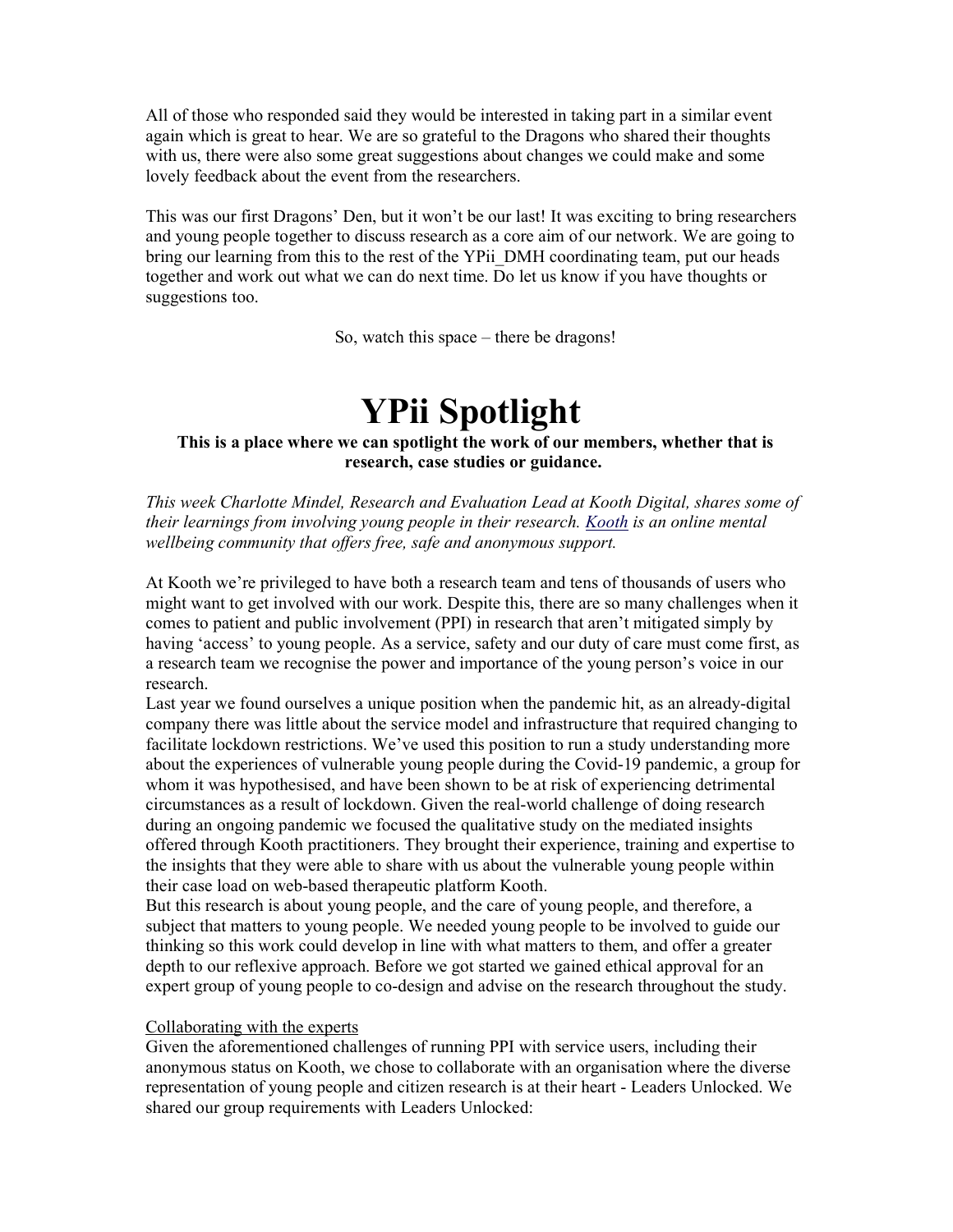- A group size of  $10-12$
- Ensure the group is made up of a diverse range of young people with lived experience of various vulnerabilities
- Young people could be anywhere in the country

Ideally, young people would have an interest in mental and emotional wellbeing Our final group consisted of five females and six males aged 16 to 25 years, from a range of ethnic backgrounds (White 55%, Asian 18%, Black 9% and Mixed ethnicity 18%), and lived experiences.

### What did involvement look like?

We ran three online workshop sessions with the group at different time points:

- 1. Prior to focus groups with practitioners
- 2. Mid-way through focus groups, after initial data analysis
- 3. Following all data collection and analysis

 The workshops themselves were co-designed and jointly run by a research lead, and research assistant at Kooth, and a project manager, and a project assistant from Leaders Unlocked. Workshops were 2-2.5 hours long, with breaks and were held on Zoom. Zoom enabled us to have young people in the group from all over the country, but running digital sessions does come with it's challenges. In order to engage the whole group and not lose anyone behind a digital wall there were a few key mechanisms we used:

- All the participants in the group were sent a pre-task of some description, usually to think about one of the big questions we were going to dive into in the session. For the last workshop they were asked to find a piece of research they had found really accessible and think about what made it so. This meant that there wasn't an overload of new information in the sessions, and everyone had a chance to consider their views on a subject or question before bringing it to the group.
- The sessions were split into a combination of whole group discussion and smaller discussions in break-out rooms. For the break-out room sessions, one participant could volunteer themselves as a note taker to share the discussion with the rest of the group following the break-out sessions. The responsibility and autonomy with the note-taker role was really well suited to some members of the group and meant there were opportunities to 'do more' than participate in the conversation.
- The group was really engaged, involving young people who have been part of participation groups previously so it often wasn't necessary to 'fill time' or even make the sessions overtly interactive. However, we did have some Zoom rules which meant everyone could feel at ease. These included being able to choose to have your video on or off, young people could take a break anytime they needed, and participants could choose whether they wanted to communicate verbally via audio setting or through the text-based chat. We found that generally participants were happy to remain on video and communicate verbally.

### Workshop 1

The first workshop was about **exploration**. We explored what vulnerability means to young people, what their priorities would be for a piece of work such as the one we proposed, and whether the themes we had defined for the focus groups were comprehensive enough to capture the experience of young people.

We found that vulnerability is a complex word to define and really requires defining clearly, and also that defining vulnerability by the ten-item Adverse Childhood Experiences list is not sufficient to capture all those who might be vulnerable. We expanded our definition to include the suggestions from the group which influenced our eligibility criteria for young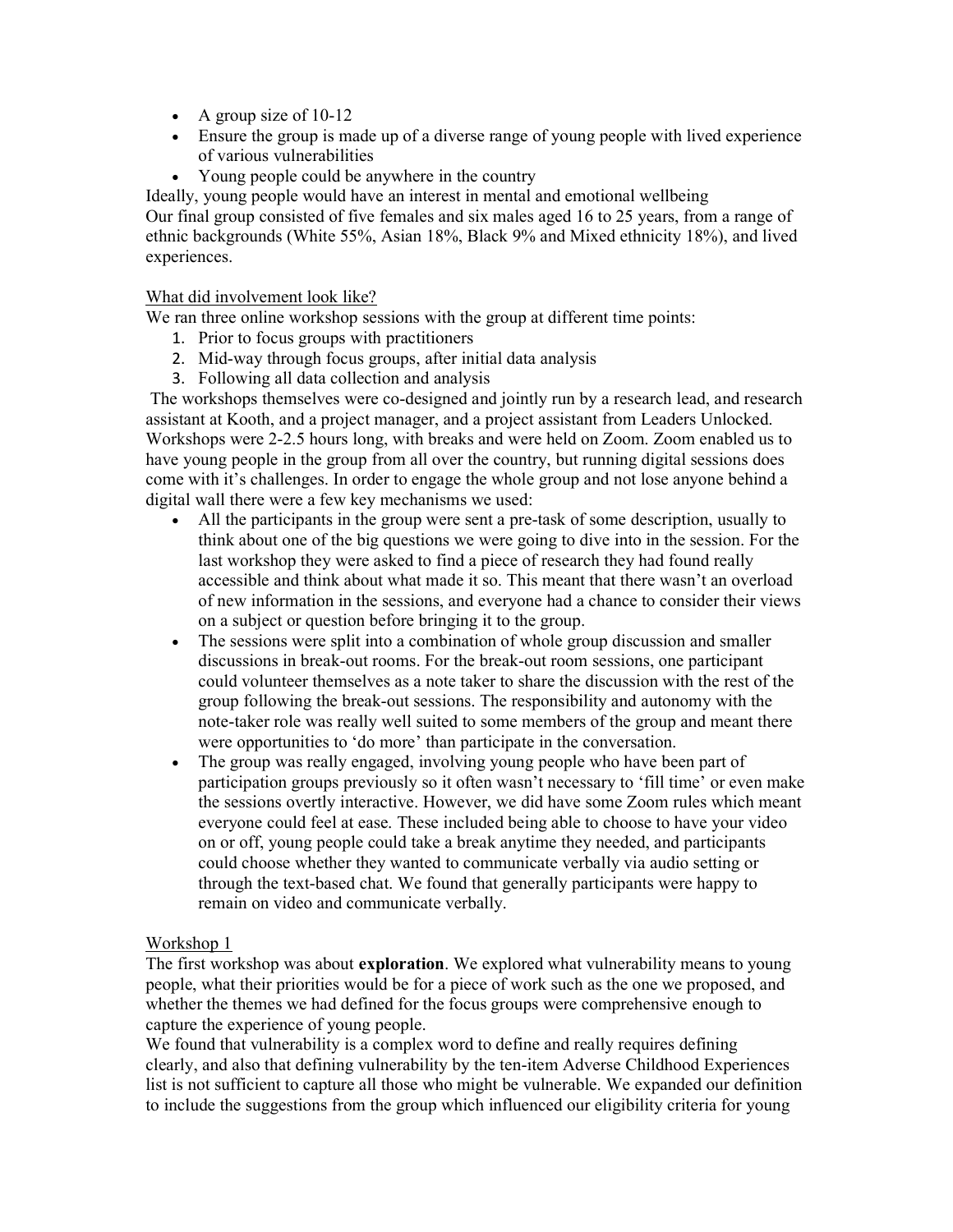people whose stories would be included by practitioners in the focus groups. From this first session it was also identified that we hadn't covered anything within our themes relating to the coping mechanisms of young people which was important to us and to the group, so we adapted the focus group schedule to include a question around coping.

### Workshop 2

The second workshop was focused on analysis interpretation. We discussed the initial codes with the group to find out what resonated with them, and whether codes we had grouped together in our thematic analysis made sense to them and were accurate. One of the important distinctions in this session was semantic - which is pretty critical to thematic analysis. There was a lot of discussion around the words loneliness and isolation, and the difference between physical loneliness and the feeling of being alone because you don't belong. This supported other conversations we'd been having as a research team as to whether to enquire more about the individual or collective experience of vulnerable young people. We took these ideas to explore further in the second two focus groups we ran.

### Workshop 3

The final workshop was focused on dissemination. We explored how accessible research is to young people and what ideas the group had to make it more accessible. From this workshop we identified a number of ways the group would like to continue to be involved through writing blogs about the work, and getting involved with the participation network being set up by Kooth.

### Reflections

The whole experience was invaluable to the work which is in the process of being written up for journal submission. Working with Leaders Unlocked and the group we had really opened up space for this work to develop, and has meant that the discussion and impact of the work is so much more meaningful than presenting professional opinion only.

# Introductions

This is a place for members to share a little about themselves.

### Jenny Ferguson, Operational Delivery Lead for Children and Young People at COSLA

Hi there, I have recently taken up a post as the delivery lead for the Scottish Government's Suicide Prevention Plan. Leading on the work of Action 8 in the plan 'ensur[ing] that all of the actions of the Suicide Prevention Action Plan consider the needs of children and young people'. My background is in co-production and working with people to achieve change and this will be the approach used to drive this work. I am at the initial stages of this work firmly in the inquiry stage. I work under the National Suicide Prevention Leadership group in Scotland with all my work reporting into them and am hosted by COSLA so my work is aligned with both the national and local work ongoing in suicide prevention. I am looking forward to connecting in with the network and learning from other suicide prevention work. Email.

### Glorianna Jagfield, PhD student in the Spectrum Centre for Mental Health Research at Lancaster University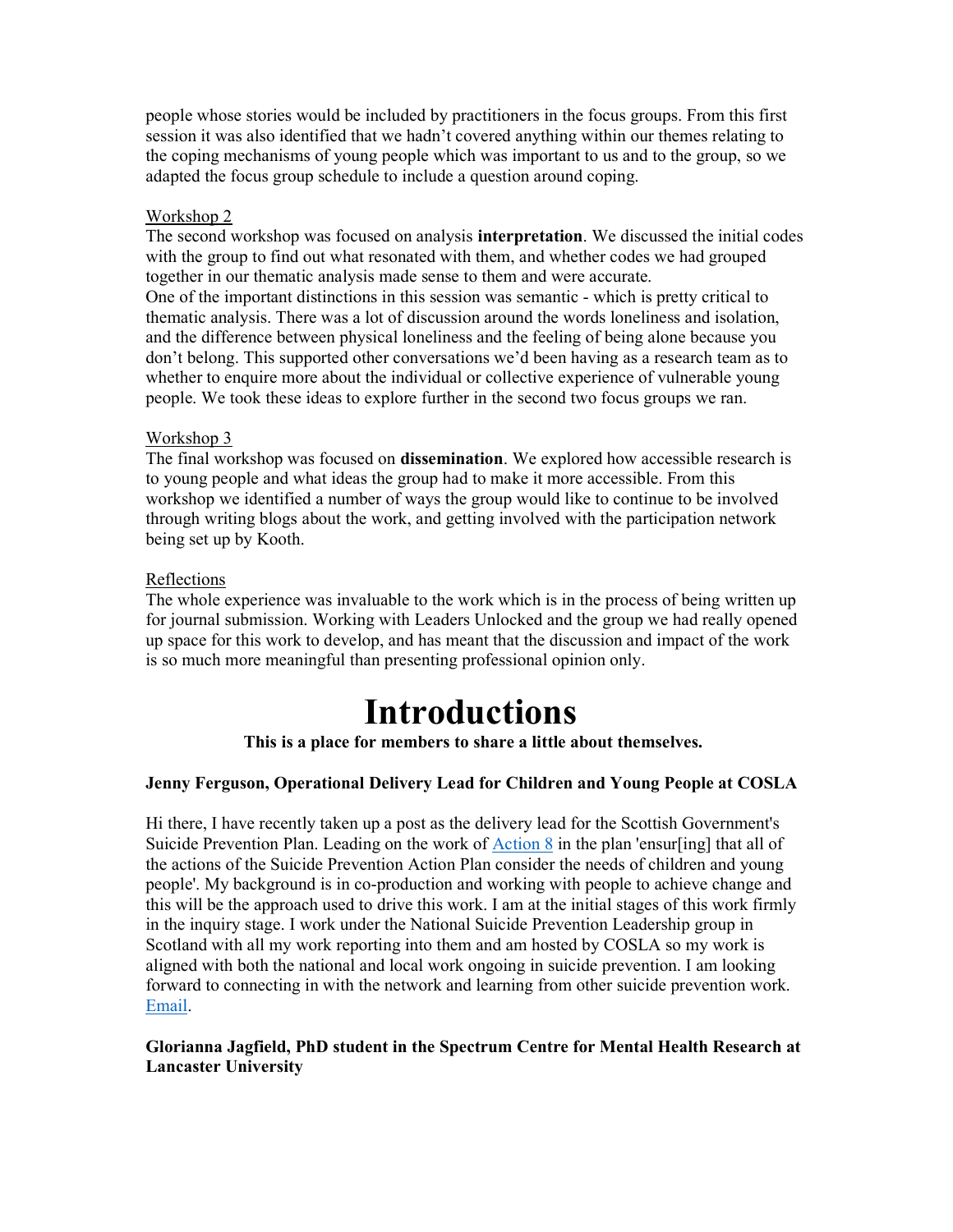I'm Glorianna, a third year PhD student in the Spectrum Centre for Mental Health Research at Lancaster University. My PhD project looks at personal recovery in bipolar disorder and how people with a bipolar diagnosis talk about recovery in public posts on the social media platform Reddit. I combine quantitative and qualitative methods from health research, natural language processing, and corpus linguistics. Social media data allows to study experiences of people who haven't been taking part in more traditional health research studies, including younger people. This research has the potential to contribute to improving the lives of people living with bipolar: For example, getting more insight into what helps or hinders personal recovery yields starting points of how to improve mental health care to best support the priorities of people with a bipolar diagnosis. Also, getting a better grasp around the language that people living with bipolar use to talk about their recovery or living well can lead to mental health professionals and information materials covering these issues more accessibly. At the Spectrum Centre we're committed to conducting research in line with the priorities of people living with severe mental health issues. Therefore, we take their feedback on board as much as possible, for example via an advisory panel of volunteers with lived experience of psychosis or bipolar disorder facilitated by our service user researcher. Please get in touch if you've got any comments or would like to know more about my project – either via email or via Twitter @glorisonne.

# News, Views, Reviews

### New NIHR Guidelines for CYP Involvement in Research

These guidelines, published in April this year, update NIHR guidelines on involving children and young people as advisors in research. Very useful top tips and clarity on areas including confidentiality.

### Lundy Model of Participation Resources

A framework and selection of resources to evaluate and assess meaningful participation of CYP in decision-making.

### Zinc Venture Builder Programme: Improving the Mental Health of Children and Young People

Starting in October this is a full-time year-long programme to build startups that tackle social challenges. They will be tackling CYP mental health this year and are looking for researchers, clinicians and other stakeholders interested developing solutions. Keep an eye out for their meet and greet events.

#### Co-developing a Mental Health and Wellbeing Chatbot With and for Young People

This open-source paper outlines the co-production process that the researchers engaged in with their Youth and Expert Reference group in the development of a mental health chatbot using AI.

### Implementation lessons from the transition to telehealth during COVID-19: a survey of clinicians and young people from youth mental health services

This study explored how young people and clinicians felt about the move to telehealth during the pandemic. Whilst young people were positive, interestingly clinicians felt it had negatively impacted on their ability to deliver their services.

Institute of Mental Health Research Day, University of Nottingham